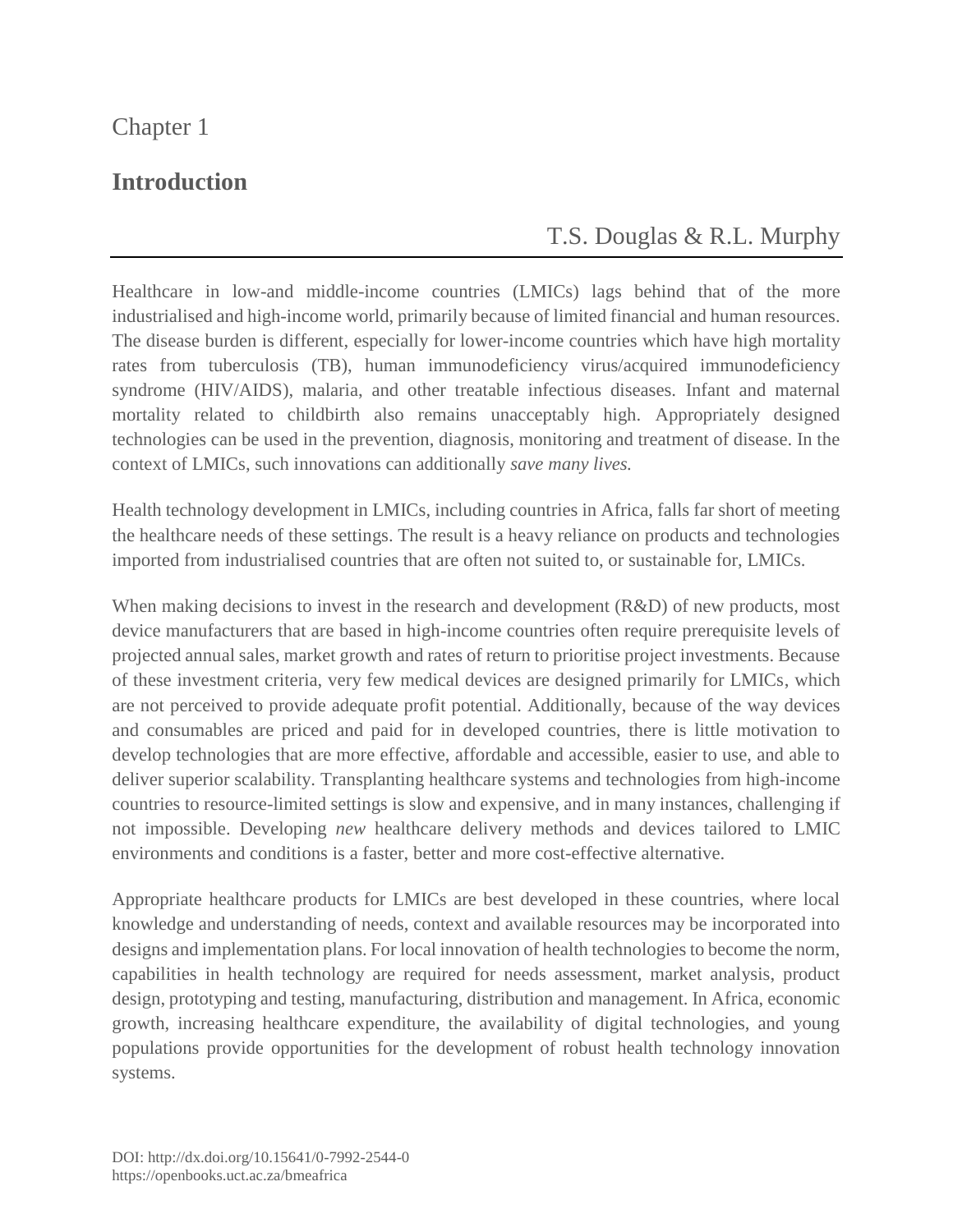The objectives for enabling health technology development in LMICs include: 1) expanding the base of expertise through research training programmes with a problem-solving focus; 2) stimulating new knowledge, approaches and solutions by enabling innovation; and 3) integrating research communities within and across institutions to build critical mass.

The field of biomedical engineering is central to health technology innovation. Education in biomedical engineering is essential for the development of the skills required to transform healthcare in LMICs through the development and deployment of essential technologies. While biomedical engineering traditionally has operated at the interface of health systems and engineering sciences, it is clear that African approaches need substantial expansion, if they are to address the health technology needs of the continent. For successful implementation of health technology in Africa, biomedical engineers require an in-depth understanding of the social factors that impact on technology adoption, an appreciation of rapidly evolving health systems, as well as an understanding of critical factors such as ethics, regulation, intellectual property management, entrepreneurship and commercialisation.

This book is a response to the need for biomedical engineering capacity in Africa. It is grounded in the African context. It serves as a resource for academics and students in biomedical engineering, for those interested in entering the field in any capacity and for practitioners at every stage of product development. University leaders intent on establishing new biomedical engineering programmes or departments, may draw on the content for guidance on structuring their offerings. The book reaches beyond Africa, as it is relevant to other low-resource settings, and provides insights to guide global health initiatives focused on technology innovation.

Part 1 provides different perspectives on the imperative for biomedical engineering in Africa and describes the development of a set of academic programmes in the field. Part 2 describes a range of considerations and approaches to be applied in converting healthcare needs into products, and includes a methodology for the design of medical devices. Part 3 presents a set of case studies on the design of solutions to address African health-related needs. Part 4 introduces the ethical, legal and regulatory factors that should be considered in the development and implementation of health technologies. Finally, Part 5 places biomedical engineering and its products within the broader health system.

The Editorial Committee wishes to thank the contributing authors for their valuable and constructive input into making this book the first focused on the African biomedical engineering landscape. The contributions of the reviewers are also gratefully acknowledged.

We have an especially strong appreciation for the support provided by the Fogarty International Center of the United States National Institutes for Health (NIH), which funded our project that contributed to the establishment of Departments of Biomedical Engineering at the University of Ibadan and the University of Lagos in Nigeria, through the Framework Programs for Global Health